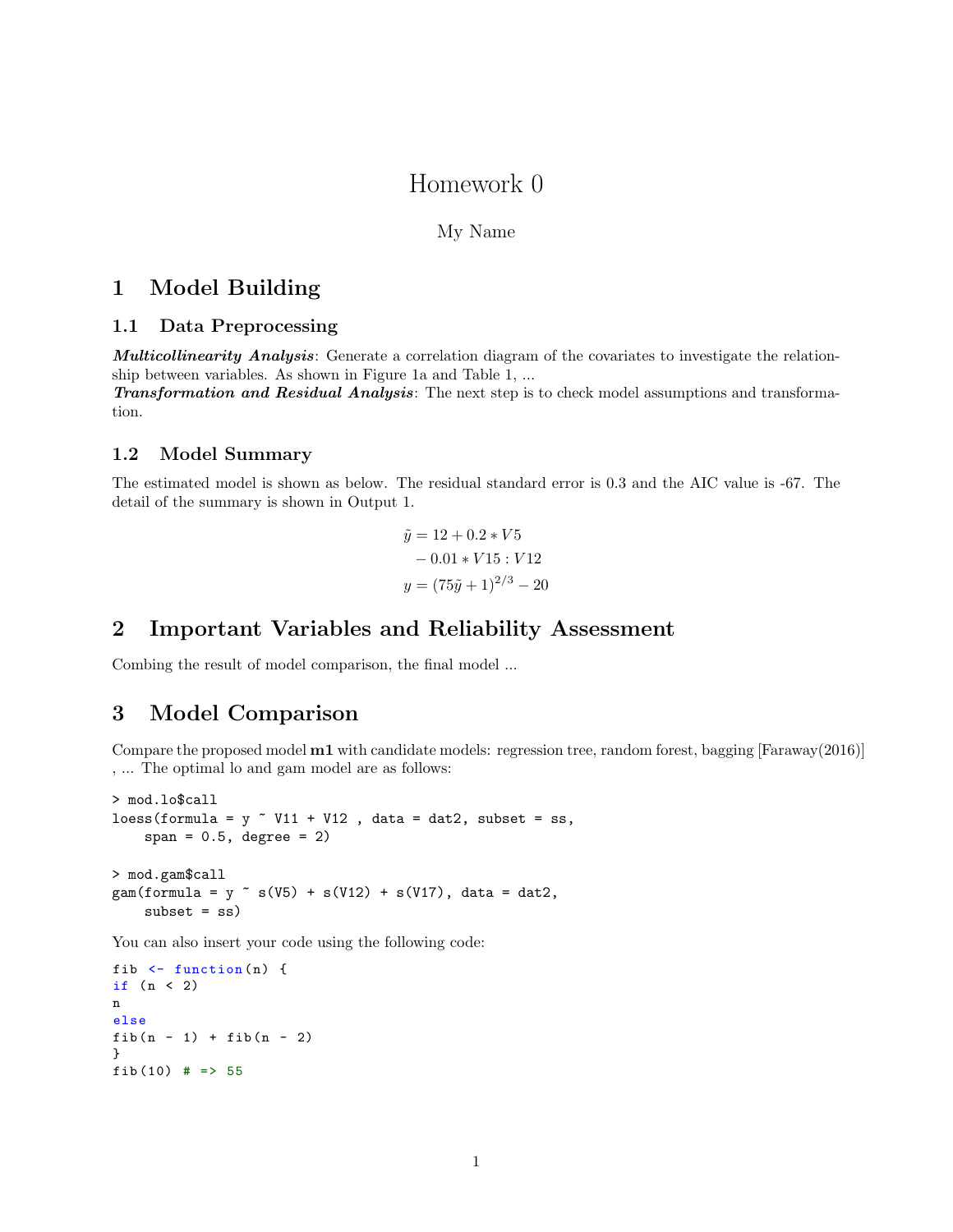### Problem 1

```
(a).
> # library(oehlert)
> library(faraway)
> library(MASS)
> # m<-lm(durability ~ brand, data = ex11.3)
> # boxcox(m)
> # anova(m)> n < -6; g < -5> l<-(80.45*qf(0.005,25,4)-1)/n;u<-(80.45*qf(0.995,25,4)-1)/n
> l;u
[1] 2.606462
[1] 268.0322
```
I don't believe this interval has 99% coverage because the assumption may not satisfied. Brand 1 is very different form other brands, which means  $\alpha_1$  may not follow a normal distriution.

#### (b).

[1] 0.7930562

[1] 0.9912905

# References

[Faraway(2016)] J. J. Faraway, Extending the linear model with R: generalized linear, mixed effects and nonparametric regression models. Chapman and Hall/CRC, 2016.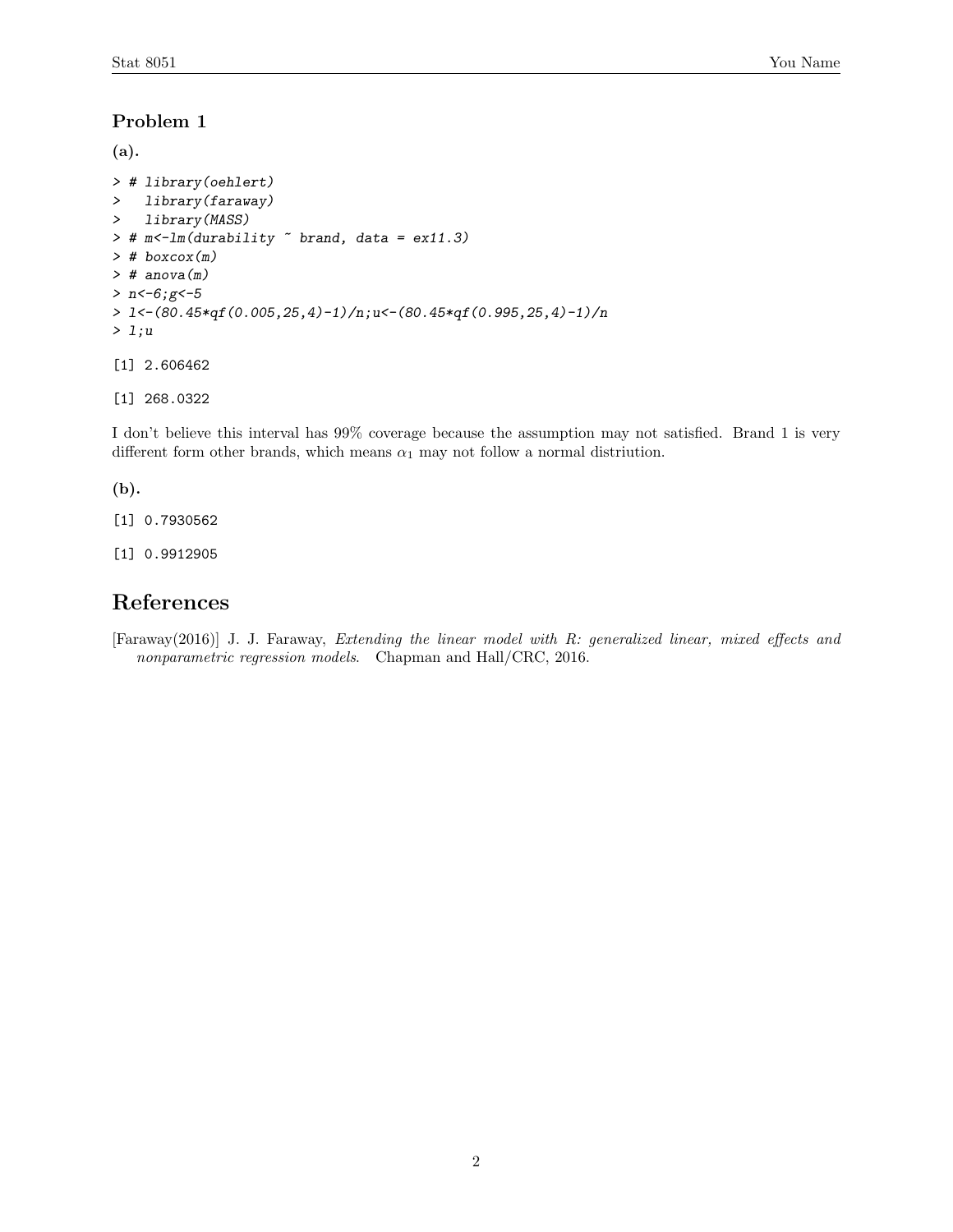# Appendices

# Appendix A: Figures



(a) Residual Plots of lm(y  $\sim$  .)

Figure 1: Diagnostics Plots of lm(y  $\sim$ .)



Figure 2: Scatter plot between response and variables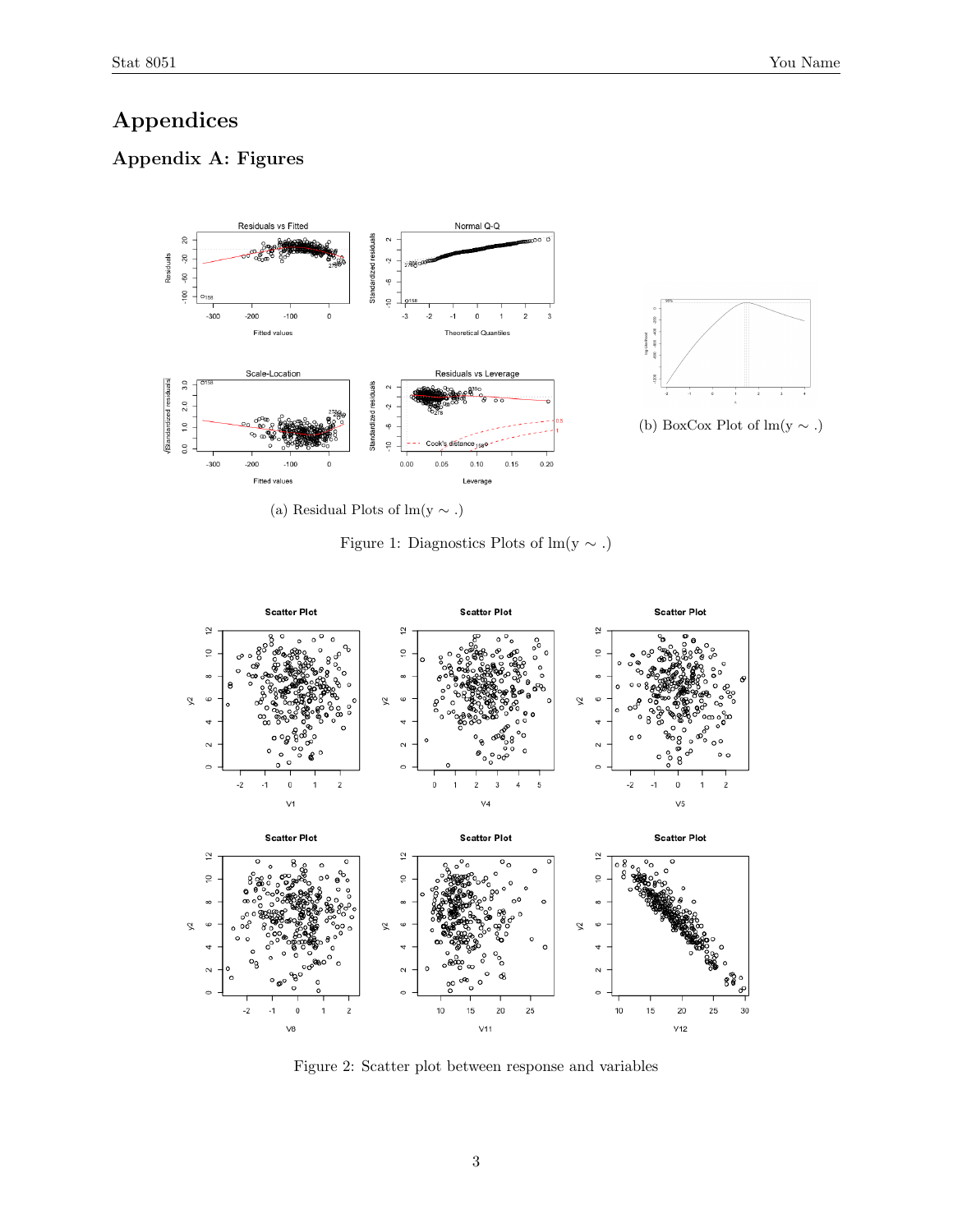# Appendix B: Tables

|  |  | Table 1: Grouping of Variables |  |  |
|--|--|--------------------------------|--|--|
|--|--|--------------------------------|--|--|

$$
\begin{array}{c|cccc}\nG0 & 1 & 2 & 3 & 4 \\
\hline\nG1 & 5 & 6 & 7\n\end{array}
$$

| method      | Variables        | ARM              |                         |            | BІC |           |          |
|-------------|------------------|------------------|-------------------------|------------|-----|-----------|----------|
|             |                  | $\overline{VSD}$ | $\overline{VSD\_minus}$ | $VSD-plus$ | VSD | VSD_minus | VSD_plus |
| LASSO       | $\{1\;2\;3\;4\}$ |                  |                         |            |     |           |          |
| <b>SCAD</b> | $\{1\;2\;3\}$    |                  |                         |            |     |           |          |
| MCP         | $\Omega$         |                  |                         |            |     |           |          |

Table 2: Variables selected and VSD values

### Table 3: Variable Importance

| Metric               | Importance Order                 |
|----------------------|----------------------------------|
| IncMSE               | 1234                             |
| <b>IncNodePurity</b> | 1234                             |
| <b>SOIL</b>          | 1234                             |
|                      | (leftmost is the most important) |

#### Table 4: Uncertainty Assessment

| Method      |                      | $S = \{1, 2, 3, 4\}$ |
|-------------|----------------------|----------------------|
|             | Sequential           |                      |
| Instability | <b>Bootstrap</b>     |                      |
|             | Perturbation         |                      |
|             | VSD                  |                      |
|             | VSD minus            |                      |
| A R.M       | VSD_plus             |                      |
|             | F-measure            |                      |
|             | G-measure            |                      |
| BIC         | <b>VSD</b>           |                      |
|             | VSD_minus            |                      |
|             | VSD <sub>-plus</sub> |                      |
|             | F-measure            |                      |
|             | G-measure            |                      |

Table 5: Model Comparison

| Comparison             |     | Winner Winning Fraction of m1 |
|------------------------|-----|-------------------------------|
| m1 vs. Regression Tree | m1  |                               |
| m1 vs. random forest   | m1  |                               |
| m1 vs. bagging         | m1  |                               |
| m1 vs. loess           | m1  |                               |
| m1 vs. gam             | gam |                               |